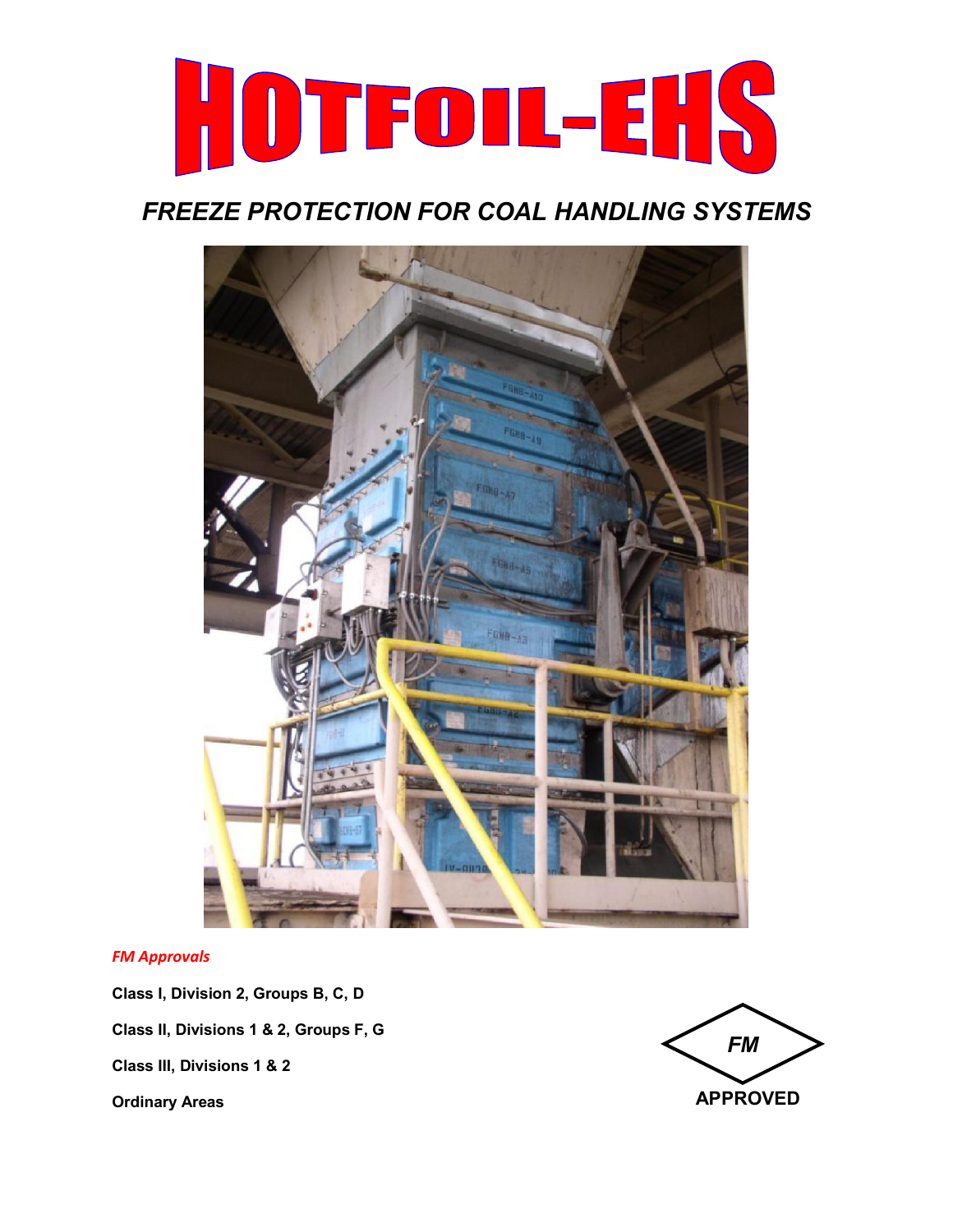- **Coal stored outdoors on the stockpile or delivered by unit train or barges picks up moisture from rain and snow. When this wet or frozen coal is conveyed, it inevitably comes into contact with the plate steel of the various hoppers and chutes within the coal handling system. During winter, this plate steel is below freezing for extended periods.**
- **When wet or frozen coal encounters steel at sub freezing temperatures an instantaneous bond is formed. This bond causes immediate and often catastrophic blockage of the hopper and chutes. The bond and resultant blockage is so severe that pneumatic drilling equipment and explosives are often required to free up the system.**
- **This problem, known as** *FLASH FREEZING***, is extremely inconvenient and very costly. Several cases are documented where utility and industrial boilers have been shut down due to blocked conveying systems.**

### **The Hotfoil FRP heating panel system specifically addresses the flash freezing problem.**



**CROSS SECTION OF UNHEATED HOPPER**

**Plate steel is at ambient, sub freezing temperature causing flash freezing and hopper blockage.** 



**CROSS SECTION OF HEATED HOPPER USING HOTFOIL FRP PANELS**

**Plate steel is at 40F eliminating potential for flash freezing and hopper blockage.** 

#### *Cross Section Showing FRP Construction*

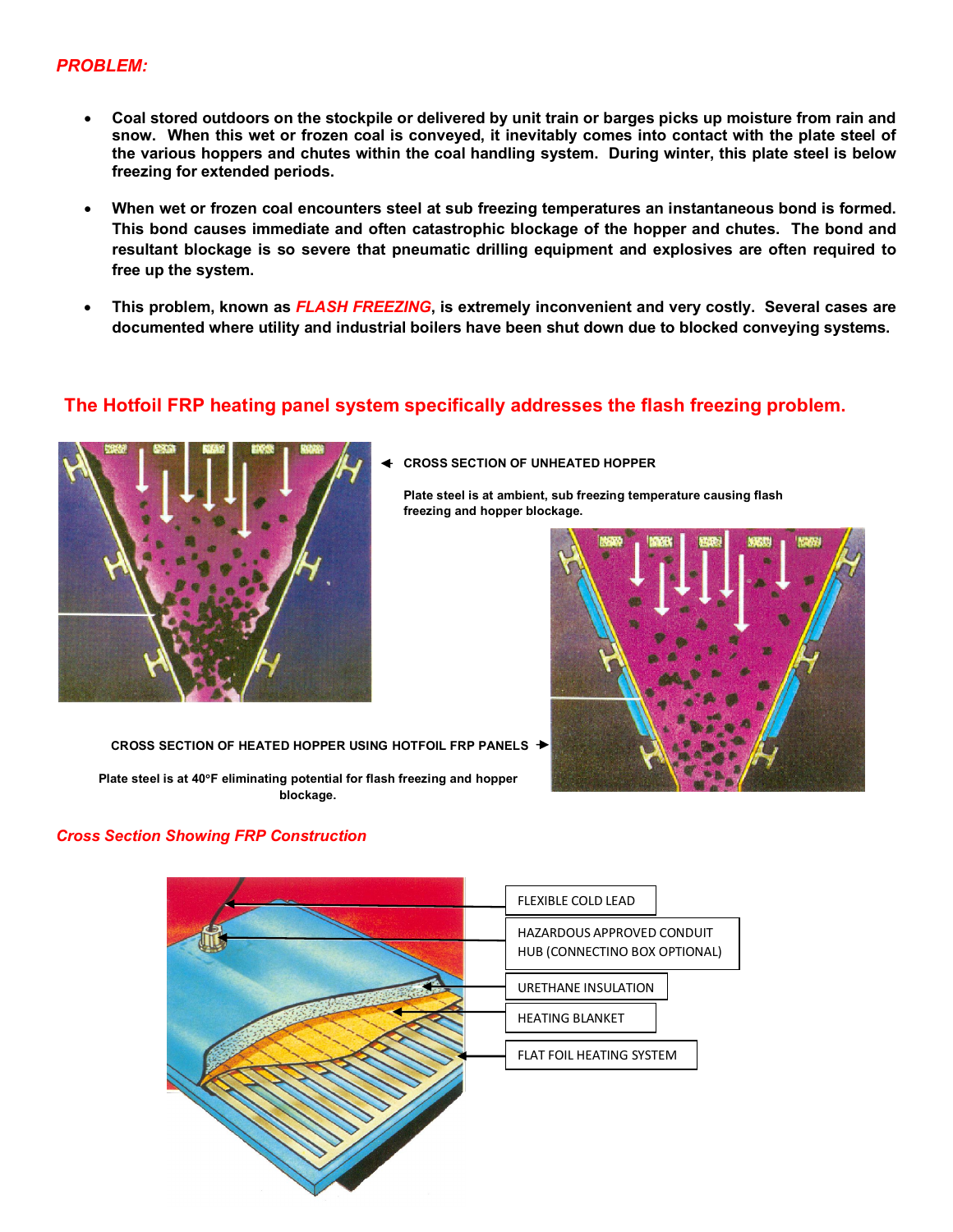#### *ENGINEERING AND DESIGN:*

### **WE OFFER:** *Complete system design, FREE OF CHARGE, without a Purchase Order.*

- **We are capable of designing the systems from drawings or site sketches. Once the system has been designed it will be sent to you with a formal quote. Should you choose to purchase it, we will re-issue the drawings for approval.**
- **If drawings are not available we will drive/fly to your site. We will measure and design the heating system directly on the hopper, chute, flopgate, etc… We will return to the office, design the system on CAD, and offer you a formal quote. If we design the system from the field, we will take 100% responsibility if for some reason a panel / panels don't fit.**
- **As with all of our heating systems, we offer a wide range of controls from your basic thermostat to electronic controllers. We try to keep everything simple so that you pay for only what you need and nothing more.**
- **We are available 24 hours a day, 7 days a week for any technical assistance, no exceptions.**

### **The drawing you see below is the design that was originally put together for the picture you see on the front.**